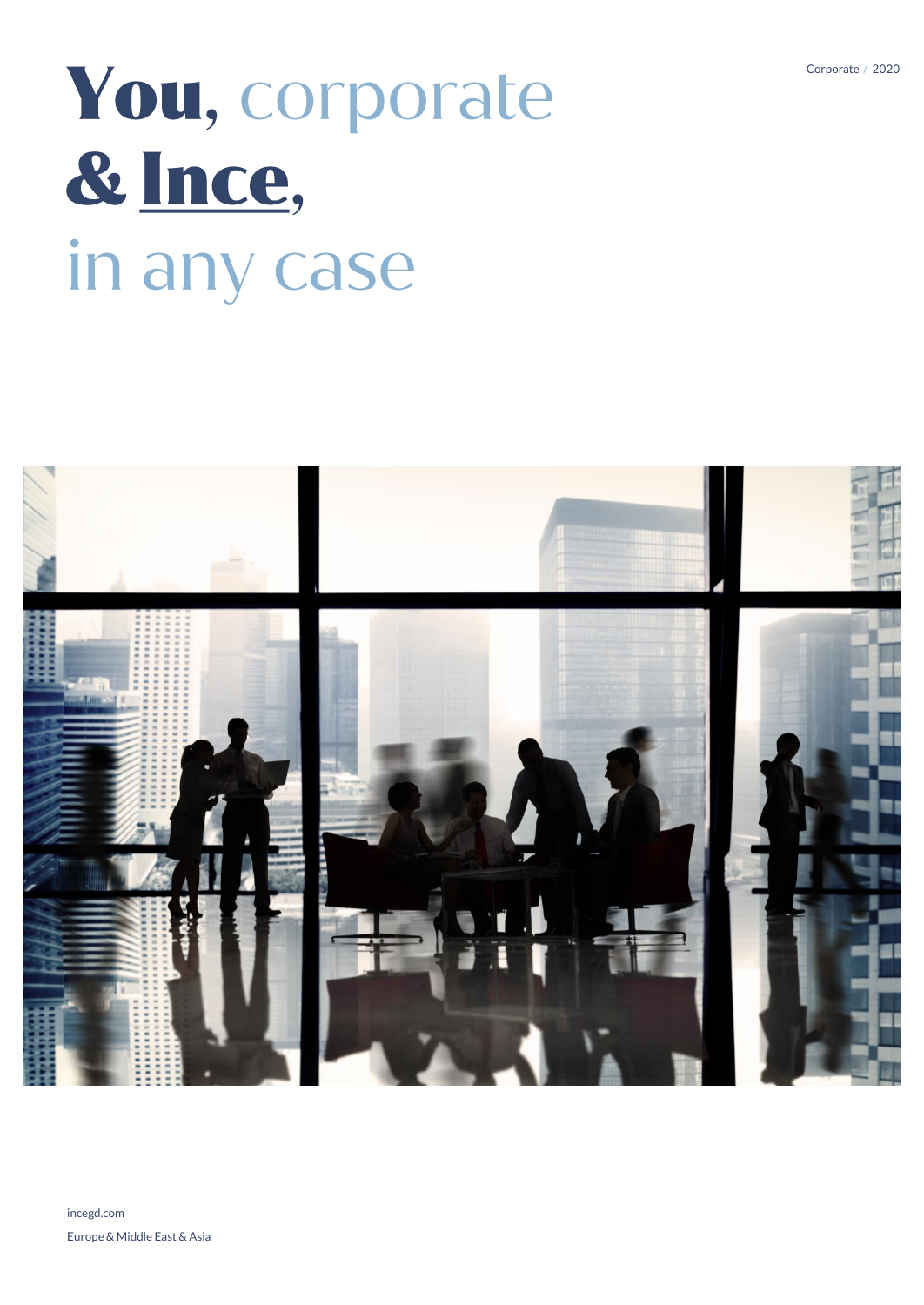In this fast-paced world you are seeking a pro-active business services partner that moves your company forward, someone who understands your challenges and the importance of commitment. Meet Ince, your trusted partner, in any case.

**From our offices in Europe, the Middle East and Asia, our dedicated team of legal and business services professionals can guide you in developing and delivering on your roadmap for sustainable success and provide you with advice that will not only safeguard your business interests but ensure you reap commercial rewards.**

Providing you with strategic guidance and well considered advice, we are renowned for the depth and breadth of our legal services and our understanding of the industries in which you operate. We recognise your needs and offer business focused legal services, together with advice that makes commercial sense.

# **One firm, in any case**

With about 150 years of experience, we have cultivated a seamless 'one-firm' approach that is tailored to your personal needs and pairs you with the best legal and strategic business professionals in your field; whenever, wherever, and in any case.

# **Support, every step of the way**

By leveraging our sector expertise, legal skills and market experience, you can feel safe in the knowledge that we will both handle complex legal issues on your behalf while providing you with expert strategic advice when the need arises.

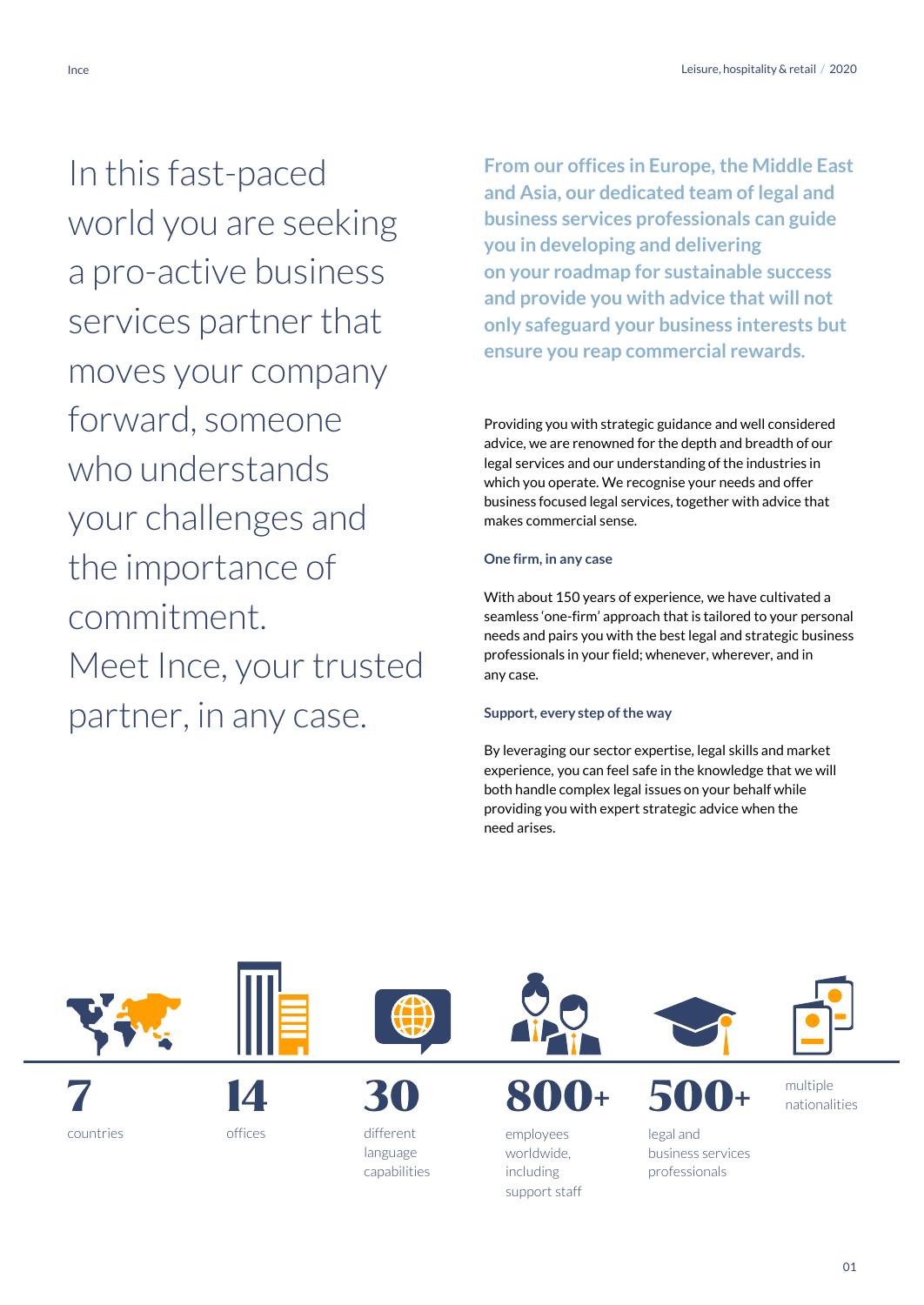

# **More than business as usual commercial, pragmatic and innovative advice**

We are delighted to introduce our corporate practice to you. Our clients work in a wide range of sectors from start-ups, entrepreneurs and high net-worth individuals to private equity houses, family offices, venture capitalists, financial institutions, private and public companies and multinational corporations.

Recent years have seen the significant expansion of our corporate team, which now comprises partners from magic circle and other well-known law firms. An attribute which we all have in common is a pragmatic commercial approach, which combined with our high level of sophistication results in first class levels of expertise and service.

We offer cost-effective and practical advice covering a variety of corporate and commercial matters both in the UK and internationally, and supporting most aspects of what a business requires throughout its life cycle.

Whatever the size or complexity of the proposed transaction, our experts will be able to provide the appropriate advice in a clear and concise manner, focused on your needs and objectives. Every matter is led by one of our partners, who will provide commercial, pragmatic and innovative advice.

# "We offer cost-effective and practical advice."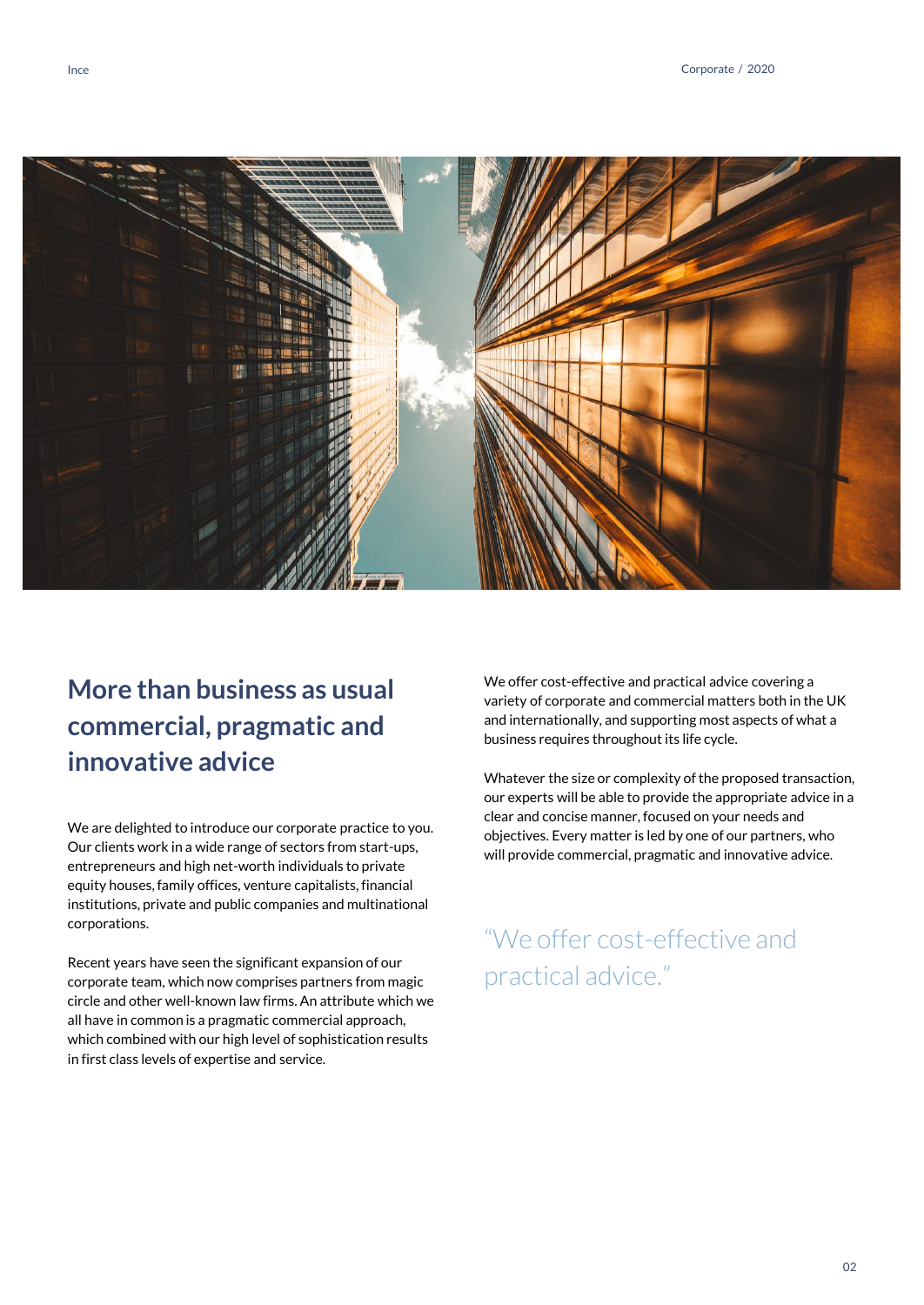# **Local & global**

Headquartered in London, one of the world's most international cities, it is no surprise that a majority of our corporate team's transactions have an international element, and we deal with a large number of overseas firms on a day-to-day basis.

The Ince corporate team is at the heart of an across-theboard professional services group, and so is perfectly placed to assist overseas clients on UK start-ups, acquisitions, disposals and general commercial activities.

We have an extensive network of lawyers and connections across numerous jurisdictions with whom we have developed good working relationships enabling us to complete complex transactions and help them achieve their objectives.

# **A wealth of professional services**

Whether you are a start-up or an established organisation, we provide you with first-class professional and legal services designed to meet your specific needs. As your trusted partner, we can manage all your legal and strategic requirements. Let us worry about the fine print so you can focus on your business.

In a highly fragmented legal services sector, The Ince Group plc, the firm's ultimate parent company, has adopted a business model which is focused on consolidation and expansion into complementary businesses to its core legal services business.

Our own experienced capital markets team handled the Group's listing on the Alternative Investment Market of the London Stock Exchange (AIM) in August 2017, raising £20m.

## **Corporate and corporate finance**

- Mergers & acquisitions
- Corporate finance
- Joint ventures, shareholders agreements and investment agreements
- Management buy-outs/buy-ins
- Private equity and venture capital
- EIS and SEIS
- Partnership agreements
- Corporate real estate
- Shareholder and partnership disputes

## **Capital markets**

- AIM and LSE listings
- Public company takeovers
- Secondary issues, including placings, vendor placings and rights issues
- Advising on continuing obligations under the London Stock Exchange rules
- Corporate governance

#### **Restructuring and Insolvency**

Advising all stakeholders on the contentious and noncontentious aspects of:

- Cross-border and complex restructurings
- National restructurings
- Trading insolvencies and business rescues

# **Banking and finance**

- Acting for borrowers
- Acting for senior, mezzanine and junior lenders

## **International**

- International, multi-jurisdictional transactions
- Cross-border mergers
- Inward investments

# **Commercial contracts**

- Terms and conditions
- Sale and purchase of goods
- Agency agreements
- Franchise agreements
- Intellectual Property (IP) matters
- **Outsourcing**
- IT and software licensing

#### **Corporate advisory**

- Incorporations, registered office facility and full-service company secretarial services
- Corporate support
- Corporate tax compliance and planning
- Corporate governance guidance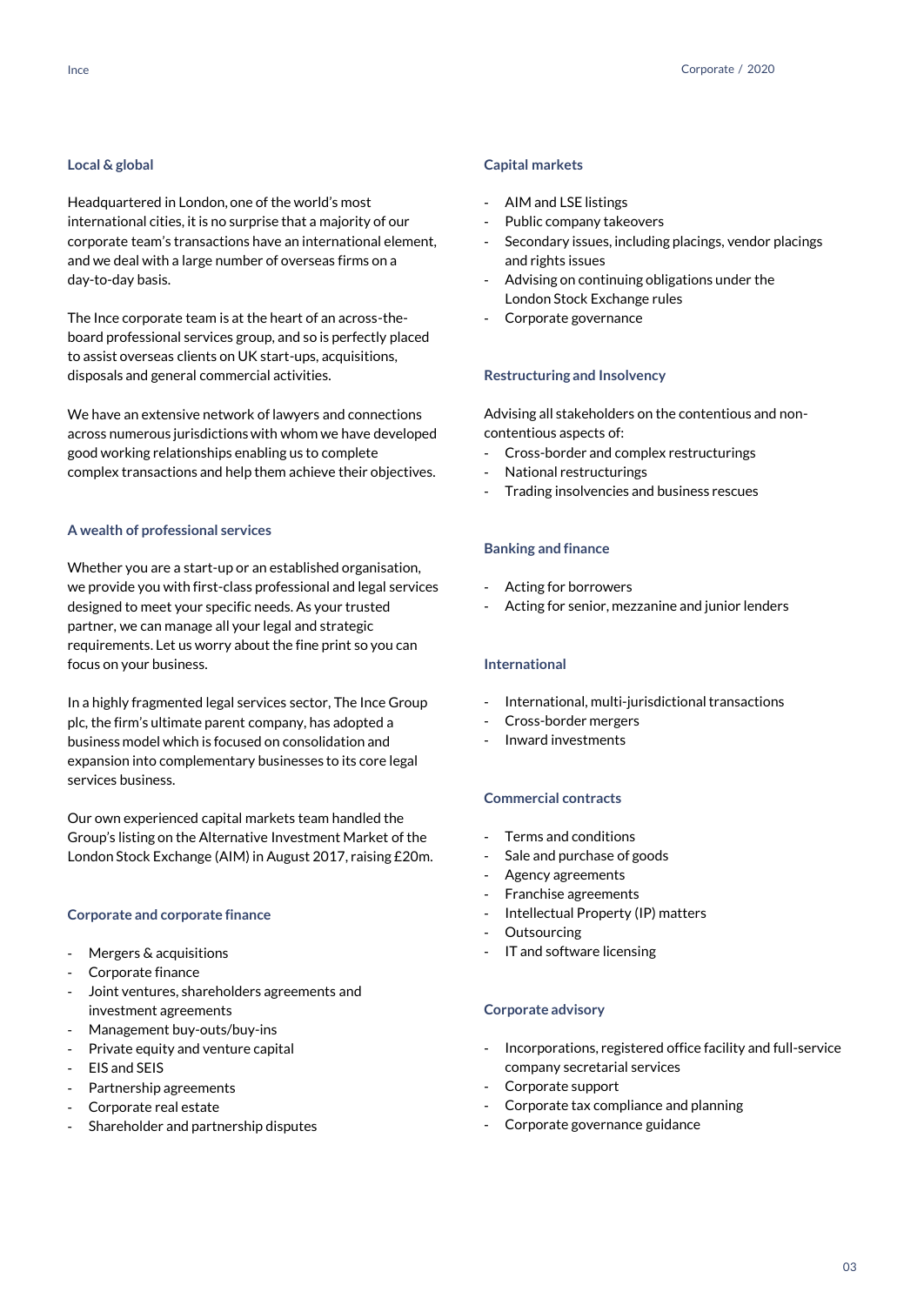# **The wider team**

The department works closely with the firm's real estate, tax, employment, licensing, regulatory, dispute resolution and private client departments, so the firm is able to provide 'onestop' advice on all aspects of a transaction.

# **In any case, in any industry**

We advise clients in a variety of sectors, including maritime, aviation & travel, energy & infrastructure, commodities & trade, TMT, gaming & betting, leisure, hospitality & retail, insurance, real estate and private wealth & family.

Our clients include family-owned businesses, entrepreneurs, family offices and listed plc's. Many of our transactions have an international element.

# **How we work**

Our priority is to equip you with the know-how and support you need to make the right decisions for your business. We are experts at clarifying complex solutions, taking the guesswork out of potential challenges before they arise. We are known for turning complex solutions into comprehensive explanations.



"...to equip you with the knowhow and support you need to make the right decisions for your business."